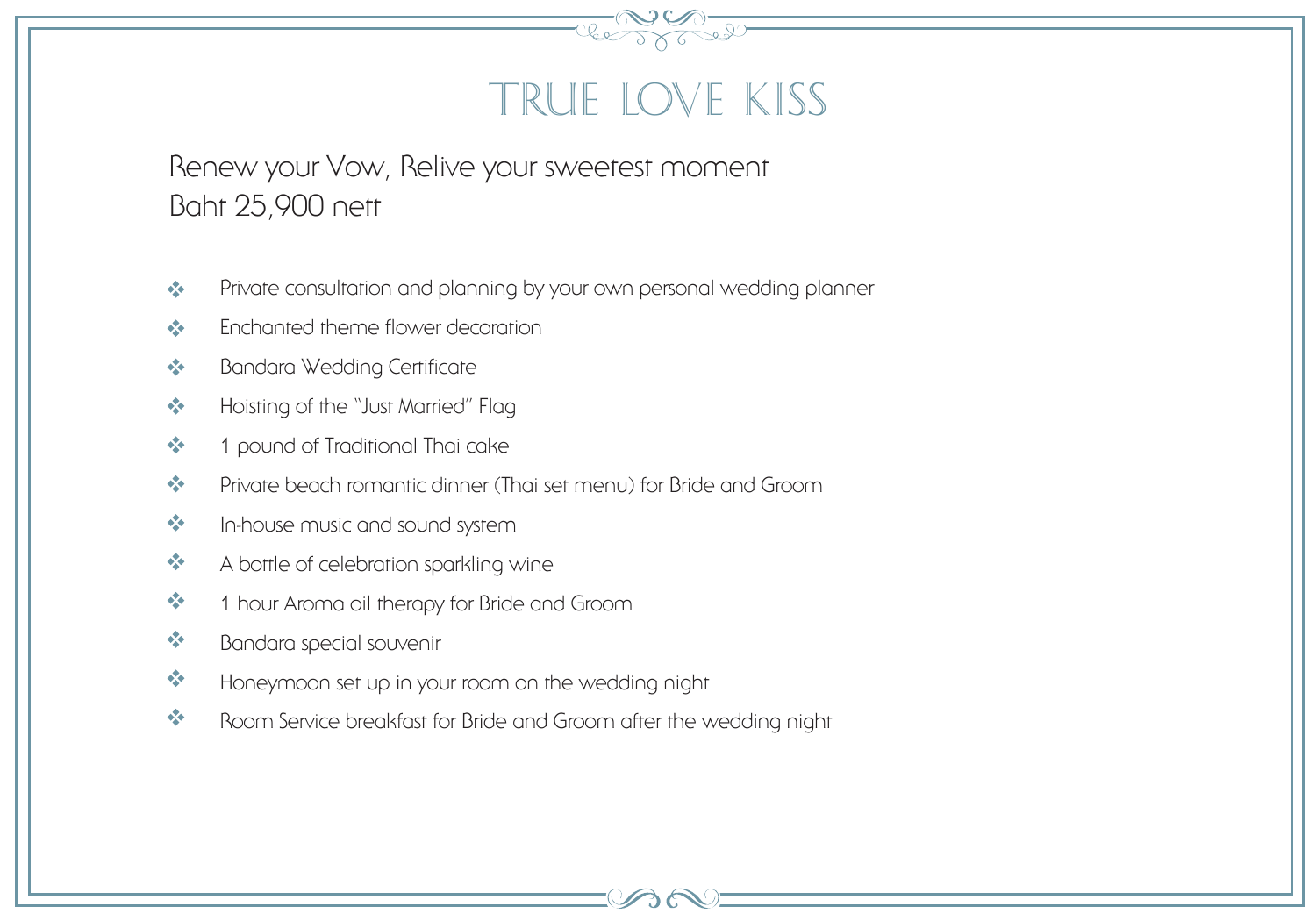# Rod Nam Sang Ceremony (Thai Wedding)

#### Baht 75,000 nett up to 40 people

- Private consultation and planning by your own personal wedding planner
- ❖ Banyan Tree lawn venue
- **\*** Enchanted theme flower decoration
- Traditional Thai long drum procession
- **\*** Traditional Thai dance
- Rod Nam Sang (Water blessing ceremony)
- **Monk invitation and transfer service and Buddhist Monk blessing ceremony**
- $\div$  1 hour of fruit and vegetable carving class
- **Bandara Wedding Certificate**
- ◆ Hoisting of the "Just Married" Flag
- ❖ 1 pound of Traditional Thai cake
- Private beach romantic dinner (Thai set menu) for Bride and Groom
- **\*** Traditional Thai music and sound system
- \* A bottle of celebration sparkling wine
- <sup>2</sup> 1 hour Aroma oil therapy for Bride and Groom
- \* Bandara special souvenir
- **Honeymoon set up in your room on the wedding night**
- Room Service breakfast for Bride and Groom after the wedding night